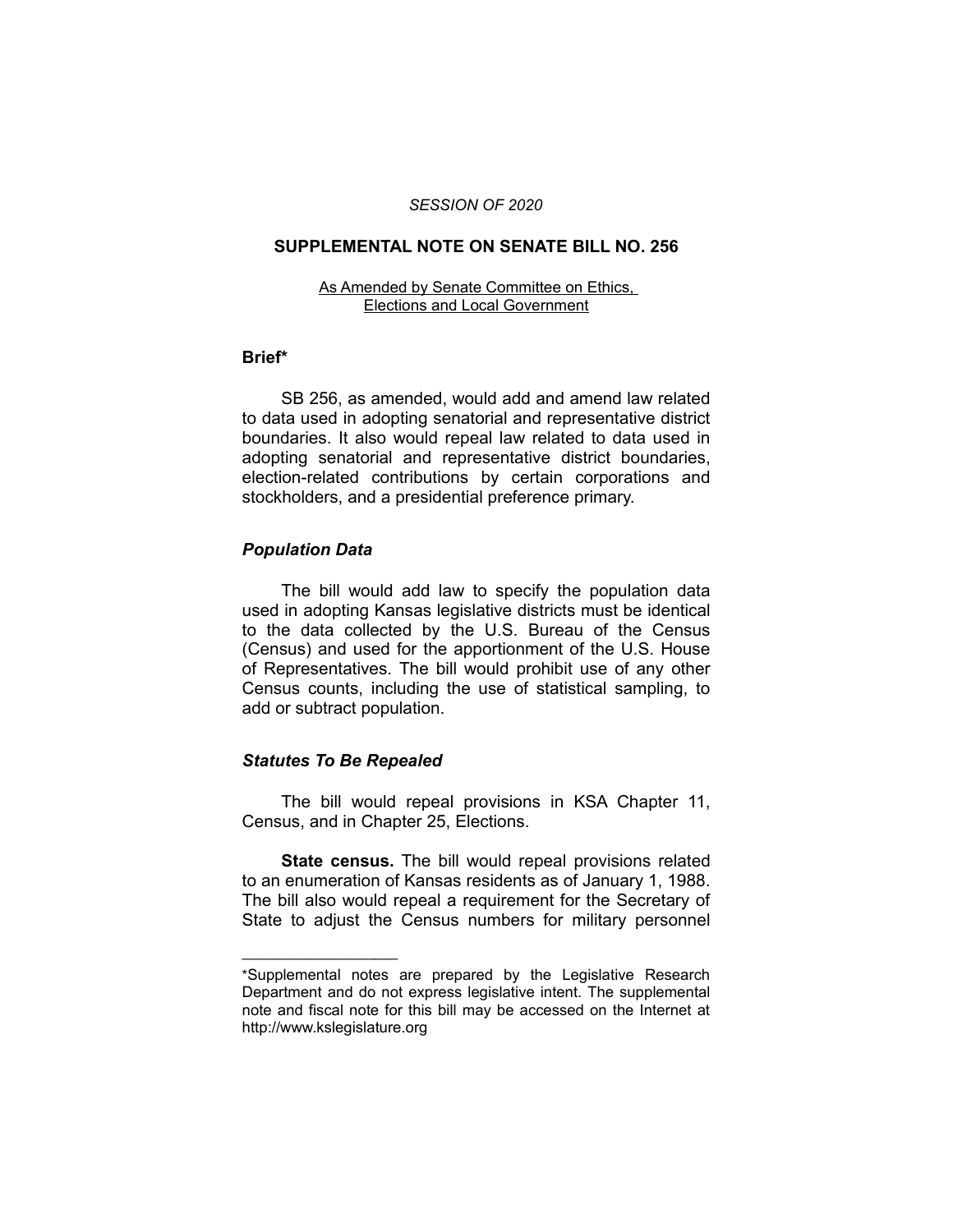and postsecondary students for purposes of reapportioning senatorial and representative districts and provisions related to obtaining and using data for that adjustment.

**Elections.** The bill would repeal a prohibition on political contributions from certain types of government-regulated corporations, such as banks and railroads, and the penalties for violating that prohibition. The bill also would repeal statutes related to the presidential preference primary, on the topics of the state canvass of the votes, certification of results, payment of election expenses, eligibility to vote, the form of the ballot, county canvasses of votes, and transmitting results to the Secretary of State.

## *Amendments*

The bill would amend law to remove references to the 1988 state census; in law regarding data used for grant applications and for certain credit union field-of-membership determinations, refer to the law added by the bill rather than to a section to be repealed; and remove a reference to a section that would be repealed by the bill from exceptions to the Kansas Open Records Act.

## **Background**

The bill was introduced by Senator Denning.

In the Senate Committee on Ethics, Elections and Local Government hearing, the Deputy Assistant Secretary of State, Assistant Legal Counsel, provided proponent testimony. He stated the bill would remove statutes that no longer serve any purpose related to the presidential preference primary and campaign contributions from certain government-regulated entities. No other testimony was provided.